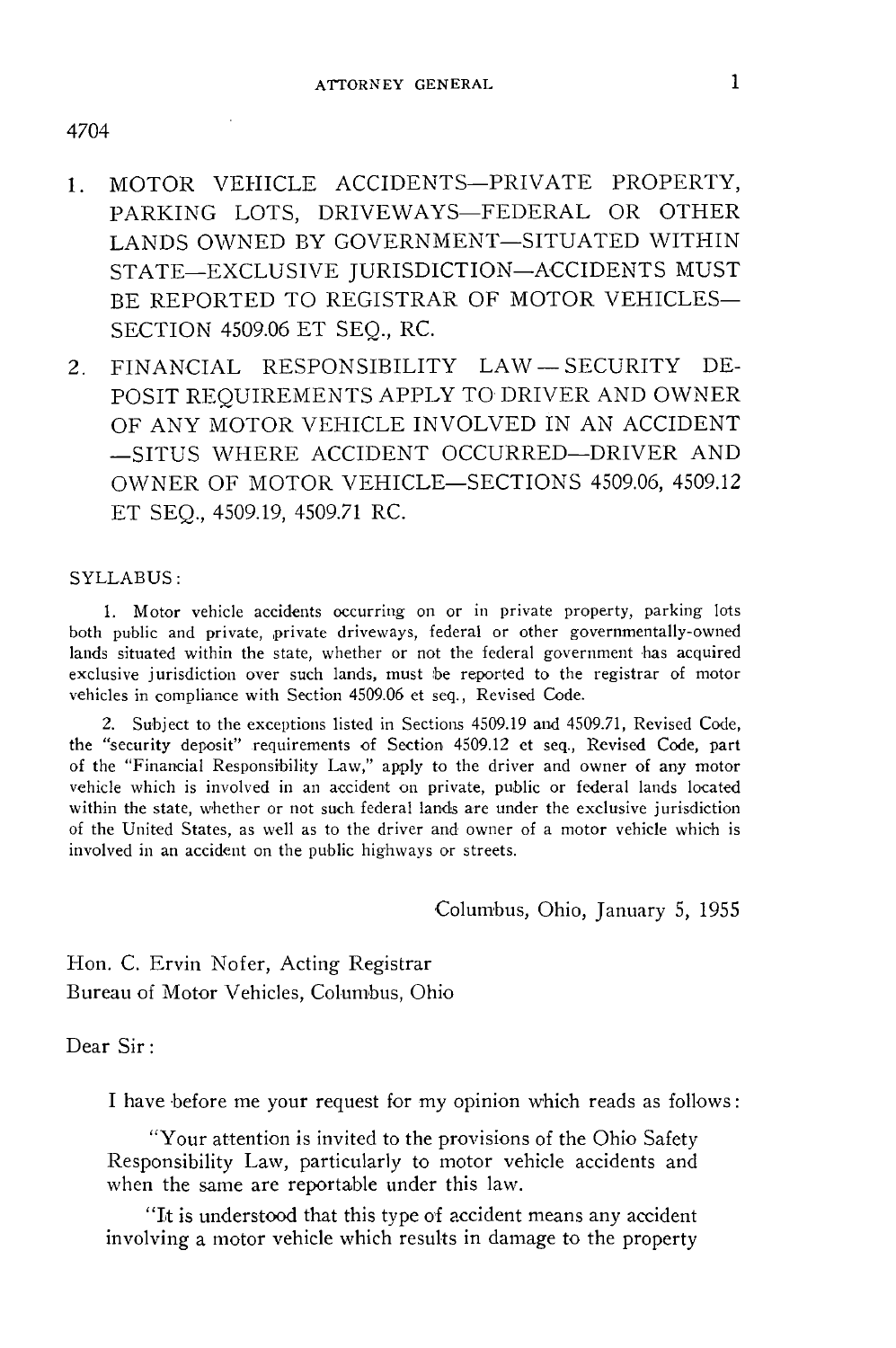of any persons in excess of \$100 .00 or in bodily injury to or death of any person.

''In your judgment are these accidents reportable, if they occur on the federal or any other governmental owned property. private property, parking lots both private and public, and private driveways, or must they have occurred on public streets or highways?

"Do the security requirements also apply in such cases?"

Section 4509.06, Revised Code, part of the "Financial Responsibility Law," provides in material part as follows:

"The driver of any motor vehicle which is *in any manner involved in a motor vehicle accident* shall within five days forward a written report of the accident to the registrar of motor vehicles on a form prescribed by the registrar.  $* * * "$ 

(Emphasis added.)

"Accident" or "motor vehicle accident" is defined in Section  $4509.02$ (J), Revised Code, as follows:

"'Accident' or 'motor vehicle accident' means *any* accident involving a motor vehicle which results in bodily injury to or death of any person, or damage to the property of any person in excess of one hundred dollars." (Emphasis added.)

The above-quoted provisions omit reference to any special locality where the accident takes place. It is to be noted that the legislature does not employ the words "on a public highway or street" which words are occasionally employed in other code chapters treating with the general subject of operation of motor vehicles.

Turning to the "security deposit" sections of the "Financial Responsibility Act," it is to be observed that the registrar of motor vehicles, after receiving the accident report, is to determine the amount of security which is sufficient to satisfy any judgments for damages resulting from the accident as may be recovered against each driver or owner involved in the accident. See Section 4509.12, Revised Code.

It is provided in Section 4509.11, Revised Code, that the security requirements of Sections 4509.12 to 4509.30, inclusive, of the Revised Code, "apply to the driver and owner of any motor vehicle which is in any manner involved in a motor vehicle *accident within this state."* This language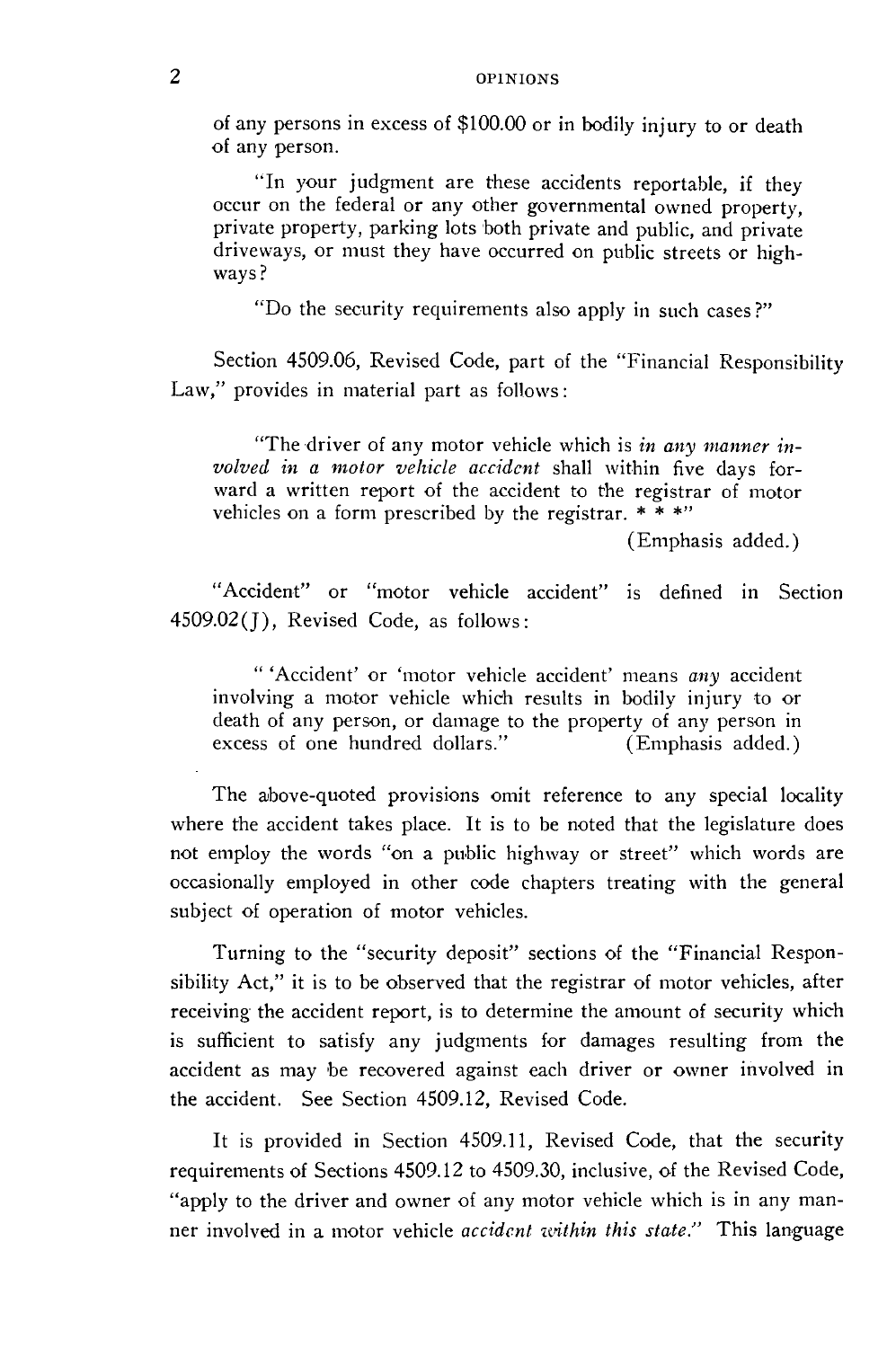is indicative of a legislative intent which is broad in scope as to the locale of the accident which is made the subject of a security deposit. It is true that the words "within this state" are not also employed in the *accident report* sections of the act which immediately precede the security deposit sections. Yet all of these sections are but a part of the same legislative enactment and should therefore •be construed together so as to effect the legislative purpose. In addition, the security to be required is determined by the registrar, *after receiving the accident report.* 

The words employed in the act then would seem to dictate the reporting and posting of security by the driver or owner of a motor vehicle involved in an accident anywhere within the state borders, whether such accident transpires *on* or *off* the public highways and streets.

The "Financial Responsibility Act" was enacted in Amended House Bill No. 168, ninety-ninth General Assembly, and became effective on March 1, 1953. The title of this act, as set out in 124 Ohio Laws, 563, is as follows:

"To enact sections 6298-1 to 6298-93 of the General Code, *to eliminate the reckless and irresponsible driver from the highways, and to provide for the giving of security and proof of finan*cial responsibility by persons driving or owning motor vehicles and to repeal existing sections 6298-1 to 6298-26, General Code." (Emphasis added.)

The laudable purpose of the act, therefore, was two-fold, i.e. to afford protection to the uncompensated accident victim, and to promote greater highway safety. The legislature was undoubtedly aware of numerous instances of accidents resulting from a driver's negligence while driving on a parking lot, or while operating a motor vehicle on a public garage ramp, or in a private driveway. If part of the act's avowed purpose is to remove financially irresponsible and reckless drivers from the highways, it matters little whether the driver's recklessness is evidenced hy his actions upon the public streets or highways, or by his actions upon private property. The law is aimed at securing compensation to one who is injured or suffers damage at the hands of a reckless driver, and if effect is to be given to the intention of the legislature as indicated by the clear, plain, or natural import of the language used, it becomes necessary to conclude that accidents are reportable even though they occur on private property. The security deposit requirements of the law also must be deemed applicable in these instances.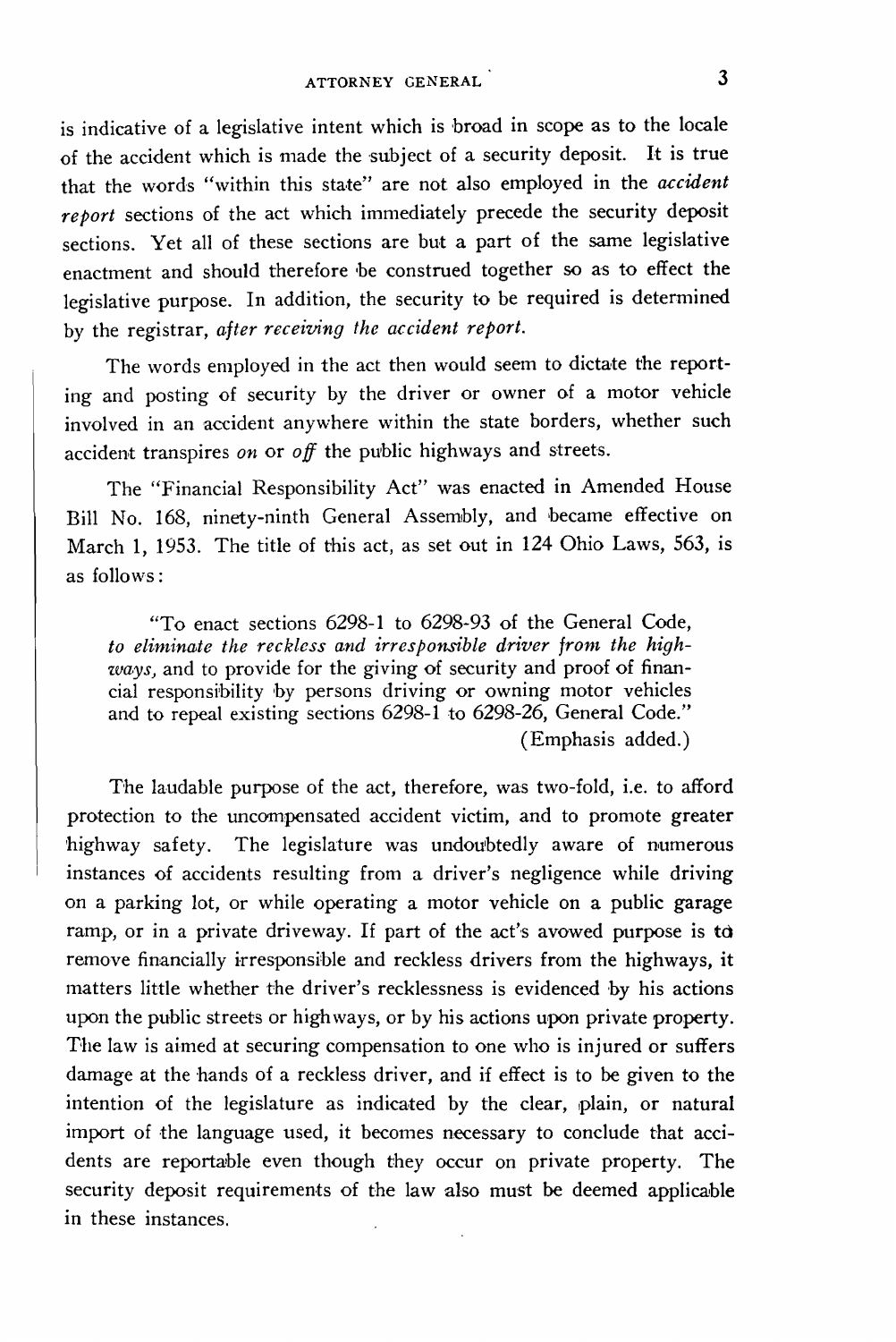## 4 OPINIONS

In interpreting the words "within this state" in such an unrestrictive manner, I am fortified in my conclusion by the fact that the legislature specifically enumerated certain exceptions to the security deposit requirement in Section 4509.19, Revised Code, and did not see fit to include an exception in the case of accidents which occur off the public highways. Exceptions, for example, are made in favor of a driver or owner involved in an accident in which no injury or damage was caused to the person or property of any one other than such driver or owner. Exceptions are ·made in the case of a driver or owner of a motor vehicle which at the time of the accident was parked, unless parked at a place where parking was at the time of the accident prohibited. Another exception made is in favor of the driver or owner of a motor vehicle which at the time of the accident was operated without his permission, express or implied, or was parked *:* by a person who had been operating such motor vehicle without such permission. The list includes several more exceptions. I point this out only to show that the legislature was aware that *certain* situations called for exemption from the act's operation and it seems only logical to conclude that the legislature intended to recognize those exceptions and no others.

By way of contrast to the language employed in the "Financial Responsibility Law" I would call your attention to the fact that in the Uniform Traffic Code, Section 4511.20, Revised Code, regarding the reckless operation of vehicles, speaks in terms of endangering "the life, limb, or property of any person while in the lawful use of the *streets or highways."*  Presumably had the legislature intended so to restrict the application of the law here under consideration, it would have employed language to similar effect in the Financial Responsibility Law.

You have also directed my attention to accidents occurring on federal or "any other governmental owned property." Accidents occurring on state, county or city-owned property would seem to be clearly governed by what I have said earlier in this opinion, and accordingly should be reported.

A somewhat more difficult problem is presented in the case of accidents occurring on federally owned property. A consideration of the effect of the acquisition of exclusive federal jurisdiction over areas within the state may well begin with reference to Sections 159.03 and 159.04, Revised Code, which grant the State's consent to the acquisition by the United States of land required for government purposes. It is also provided that exclusive jurisdiction in and over any land so acquired is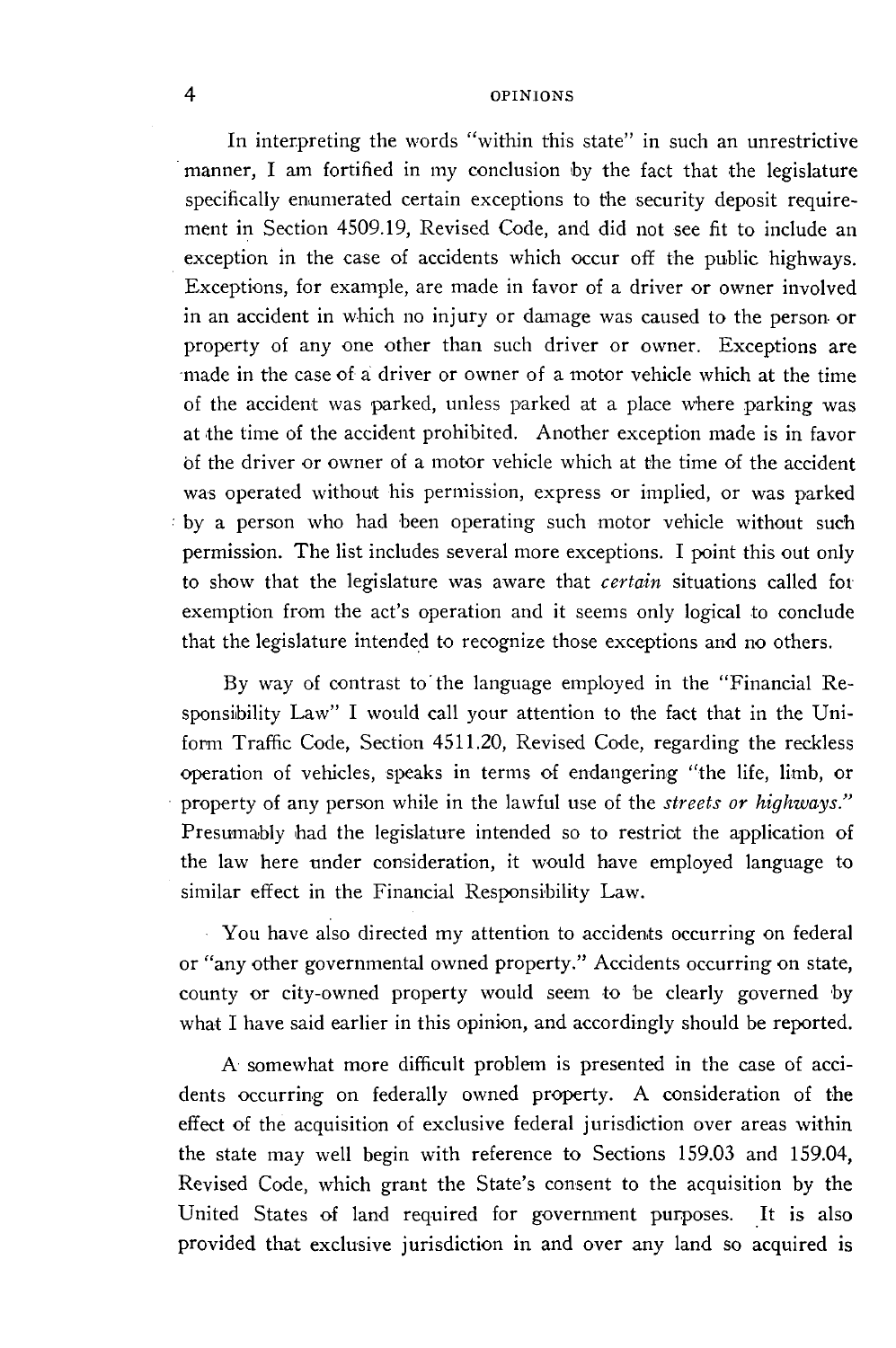thereby ceded to the United States "for all purposes except the service upon such sites of all civil and criminal process of the courts of this state."

A question of the effect of exclusive jurisdiction on the exercise of the State's police powers was the subject of consideration in Opinion No. 1877, Opinions of the Attorney General for 1952, page 720, addressed to the Superintendent of the State Highway patrol, the syllabus of which is as follows:

"Where exclusive federal jurisdiction has been obtained over lands within military reservation as provided in the 17th clause of Section 8, Article I, U. S. Constitution, in Section 255, Title 40, U. S. Code, and in Sections 13770, 13771 and 13772, General Code of Ohio, and where a permit, revocable in the discretion of the Secretary of War, has been, granted under the provisions of Section 1348, Title 10, U. S. Code, 23 Stat. 104, for the construction by the state of a highway over and upon such lands, the responsibility for the enforcement of traffic regulations on such highway lies with the federal authorities, and the state authorities are without jurisdiction to enforce state traffic regulations thereon."

This holding does not in my opinion control the problem at hand. It will be noted that the 1952 opinion was concerned with the State's authority to exercise jurisdiction over a highway located upon federal lands. It was held that the United States had *exclusive* jurisdiction over acts taking place upon the federal land, even though the State had been granted a permit to construct a state highway over and upon said lands.

You inquire, on the other hand, whether accidents occurring on federal lands are required to be reported to the Registrar of Motor Vehicles under the "Financial Responsibility Law." As was pointed out earlier in this opinion, the policy of the statute is to remove the reckless and· financially irresponsible driver from the state's highways, and the language employed being so broad, with no indication that accidents occurring within federallyacquired lands located within the state are to be excluded, it would seem that the statute's terms encompass the reporting of accidents occurring on federal property.

It would appear that when the legislature spoke of accidents "within this state" that phrase was intended to cover accidents occurring within the *territorial* or geographical *limits* of the state. Hence, federally-acquired lands located within the borders of the State of Ohio are "within this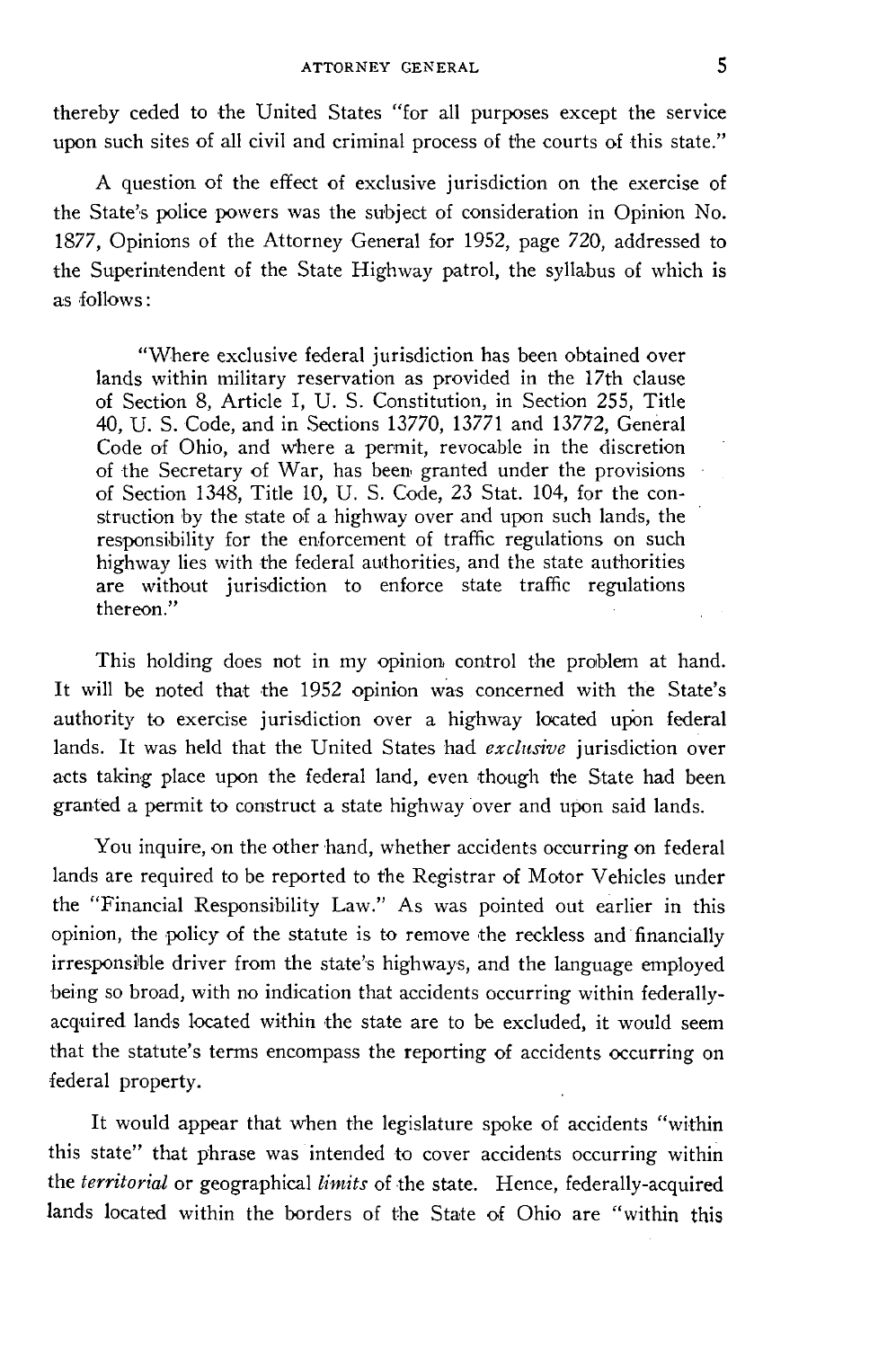## 6 OPINIONS

state" in a geographical sense, though such lands might for many jurisdictional or legal purposes be considered *outside* the state.

It will be recalled that Section 159.04, Revised Code, reserves to Ohio jurisdiction over federally-acquired land for the purpose of "service upon such sites of all civil and criminal process of the courts of this state." This is in itself a tacit recognition that lands acquired by the United States *remain within* the state, since service of process of the courts of Ohio might not in any event cross state lines.

In addition to this, it should be borne in mind that Congress itself has, by certain enactments specifically acknowledged that for some purposes at least, federally acquired land within a state is to be treated as though it were as fully within the state's *territorial* limits as any other land within the state. Thus, in Section 105, Title 4, U. S. Code (61 Stat. 641), the Congress has consented to a state levy of sales or use taxes affecting federal areas within such state. Section 106, Title 4, U. S. Code (61 Stat. 644), recognizes the power of a state or taxing authority to levy and collect an income tax in any federal area "within such state to the same extent and with the same effect as though such area was not a Federal area." These provisions negate any theory on the part of the *federal* government that federal reservations are territorial "islands."

Assuming that the statute's terms are broad enough to cover all territories within the state's borders, federal or otherwise, the only real question is whether or not the state has the *power* to require the reporting of accidents on federal property.

The right to operate motor vehicles in public places is not a natural and unrestrained right, but a privilege subject to reasonable regulations in the interest of the public under the police power of the state. See 5 American Jurisprudence, Automobiles, Sec. 151, page 591. The state may reasonably require licenses as a condition precedent to the operation of an automobile on the streets and highways of the state. Section 4509.09, Revised Code, provides that the registrar may suspend the license of any person who fails to report an accident, as provided in Sections 4509.01 to 4509.78, inclusive, of the Revised Code, until the report has been filed. In addition, Section 4509.74, Revised Code, provides:

"No person shall fail to report a motor vehicle accident as required under the laws of this state."